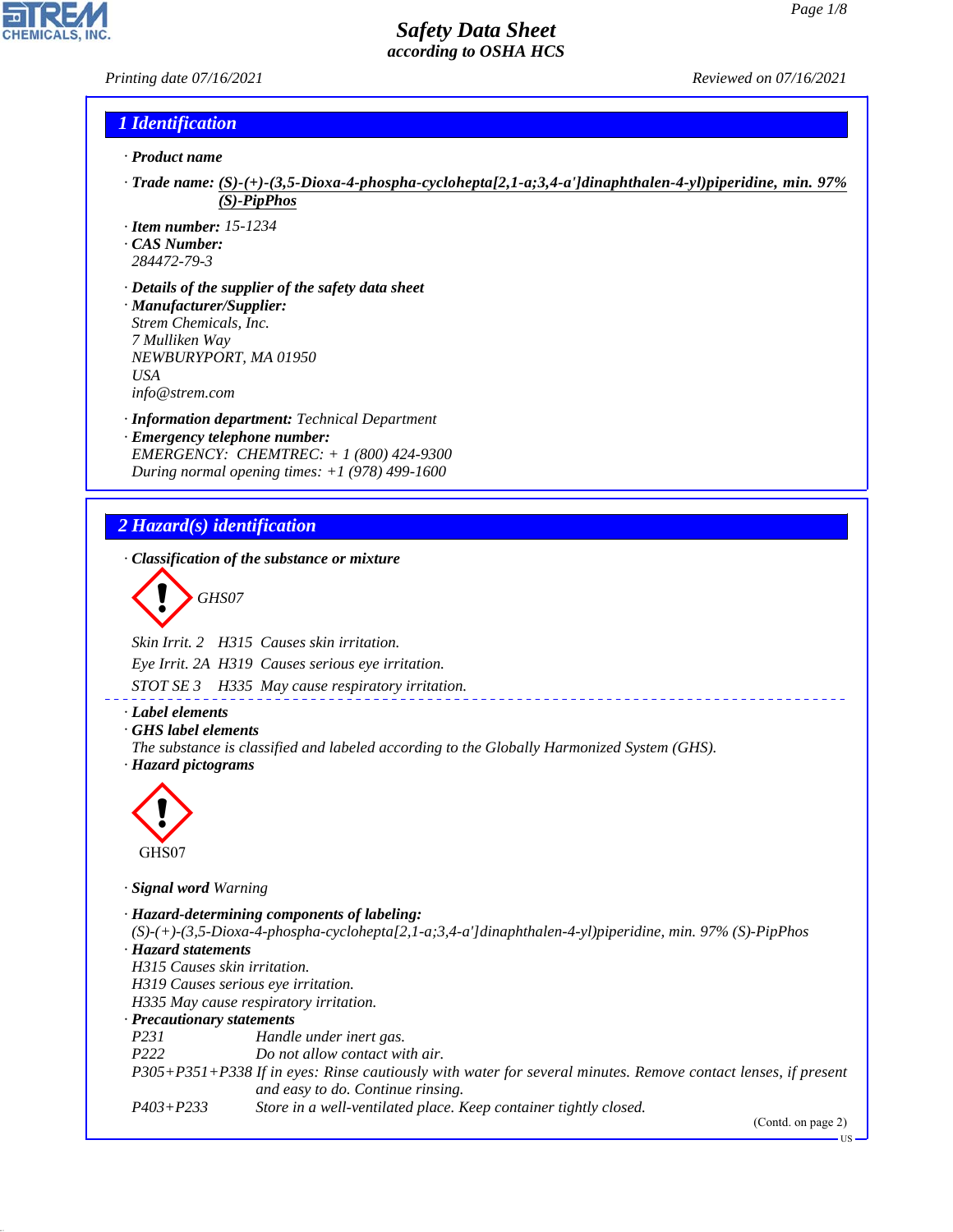*Printing date 07/16/2021 Reviewed on 07/16/2021*



## *3 Composition/information on ingredients*

*· Chemical characterization: Substances*

*· CAS No. Description*

*284472-79-3 (S)-(+)-(3,5-Dioxa-4-phospha-cyclohepta[2,1-a;3,4 a']dinaphthalen-4-yl)piperidine, min. 97% (S)-PipPhos*

## *4 First-aid measures*

*· Description of first aid measures*

*· After inhalation: In case of unconsciousness place patient stably in side position for transportation.*

*· After skin contact: Immediately wash with water and soap and rinse thoroughly.*

*· After eye contact:*

*Rinse opened eye for several minutes under running water. If symptoms persist, consult a doctor.*

- *· After swallowing: If symptoms persist consult doctor.*
- *· Information for doctor:*
- *· Most important symptoms and effects, both acute and delayed No further relevant information available.*
- *· Indication of any immediate medical attention and special treatment needed No further relevant information available.*

## *5 Fire-fighting measures*

- *· Extinguishing media*
- *· Suitable extinguishing agents: Use fire fighting measures that suit the environment.*
- *· Special hazards arising from the substance or mixture No further relevant information available.*
- *· Advice for firefighters*

44.1.1

*· Protective equipment: No special measures required.*

(Contd. on page 3)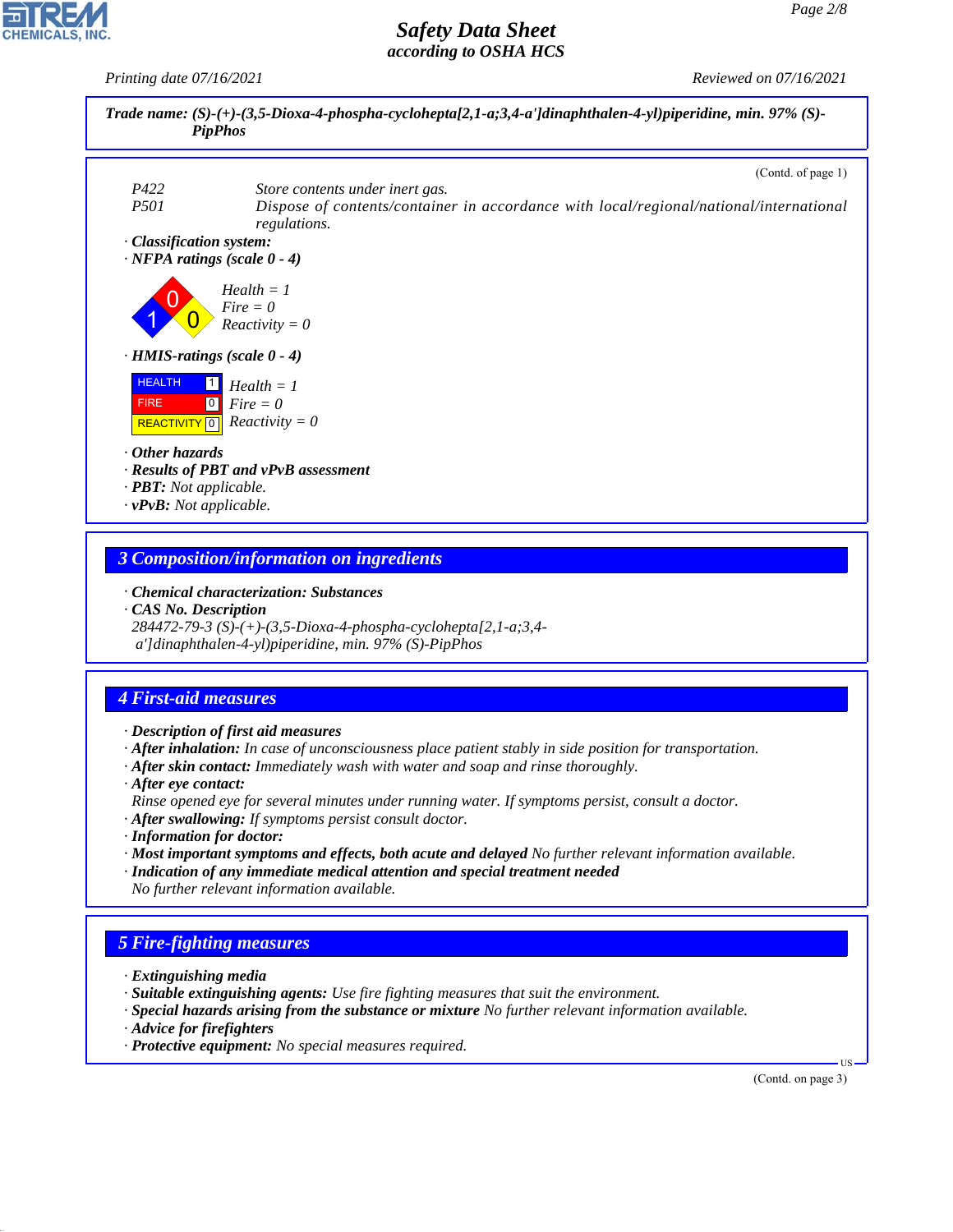*Printing date 07/16/2021 Reviewed on 07/16/2021*

*Trade name: (S)-(+)-(3,5-Dioxa-4-phospha-cyclohepta[2,1-a;3,4-a']dinaphthalen-4-yl)piperidine, min. 97% (S)- PipPhos*

(Contd. of page 2)

#### *6 Accidental release measures*

- *· Personal precautions, protective equipment and emergency procedures Not required.*
- *· Environmental precautions: No special measures required.*
- *· Methods and material for containment and cleaning up: Dispose contaminated material as waste according to item 13. Ensure adequate ventilation.*
- *· Reference to other sections*
- *See Section 7 for information on safe handling.*
- *See Section 8 for information on personal protection equipment.*
- *See Section 13 for disposal information.*
- *· Protective Action Criteria for Chemicals*
- *· PAC-1:*

*Substance is not listed.*

*· PAC-2:*

*Substance is not listed.*

*· PAC-3:*

*Substance is not listed.*

## *7 Handling and storage*

*· Handling: Handle under inert gas.*

- *· Precautions for safe handling Open and handle receptacle with care.*
- *· Information about protection against explosions and fires: No special measures required.*
- *· Conditions for safe storage, including any incompatibilities*
- *· Storage: Store contents under inert gas.*
- *· Requirements to be met by storerooms and receptacles: No special requirements.*
- *· Information about storage in one common storage facility: Not required.*
- *· Further information about storage conditions:*
- *Keep receptacle tightly sealed.*
- *Store in cool, dry conditions in well sealed receptacles.*

*· Specific end use(s) No further relevant information available.*

### *8 Exposure controls/personal protection*

*· Additional information about design of technical systems: No further data; see item 7.*

- *· Components with limit values that require monitoring at the workplace: Not required.*
- *· Additional information: The lists that were valid during the creation were used as basis.*
- *· Exposure controls*

44.1.1

- *· Personal protective equipment:*
- *· General protective and hygienic measures:*
- *Keep away from foodstuffs, beverages and feed.*
- *Immediately remove all soiled and contaminated clothing.*
- *Wash hands before breaks and at the end of work.*
- *Avoid contact with the eyes and skin.*

*· Breathing equipment: A NIOSH approved respirator in accordance with 29 CFR 1910.134.*

(Contd. on page 4)

*<sup>·</sup> Control parameters*

US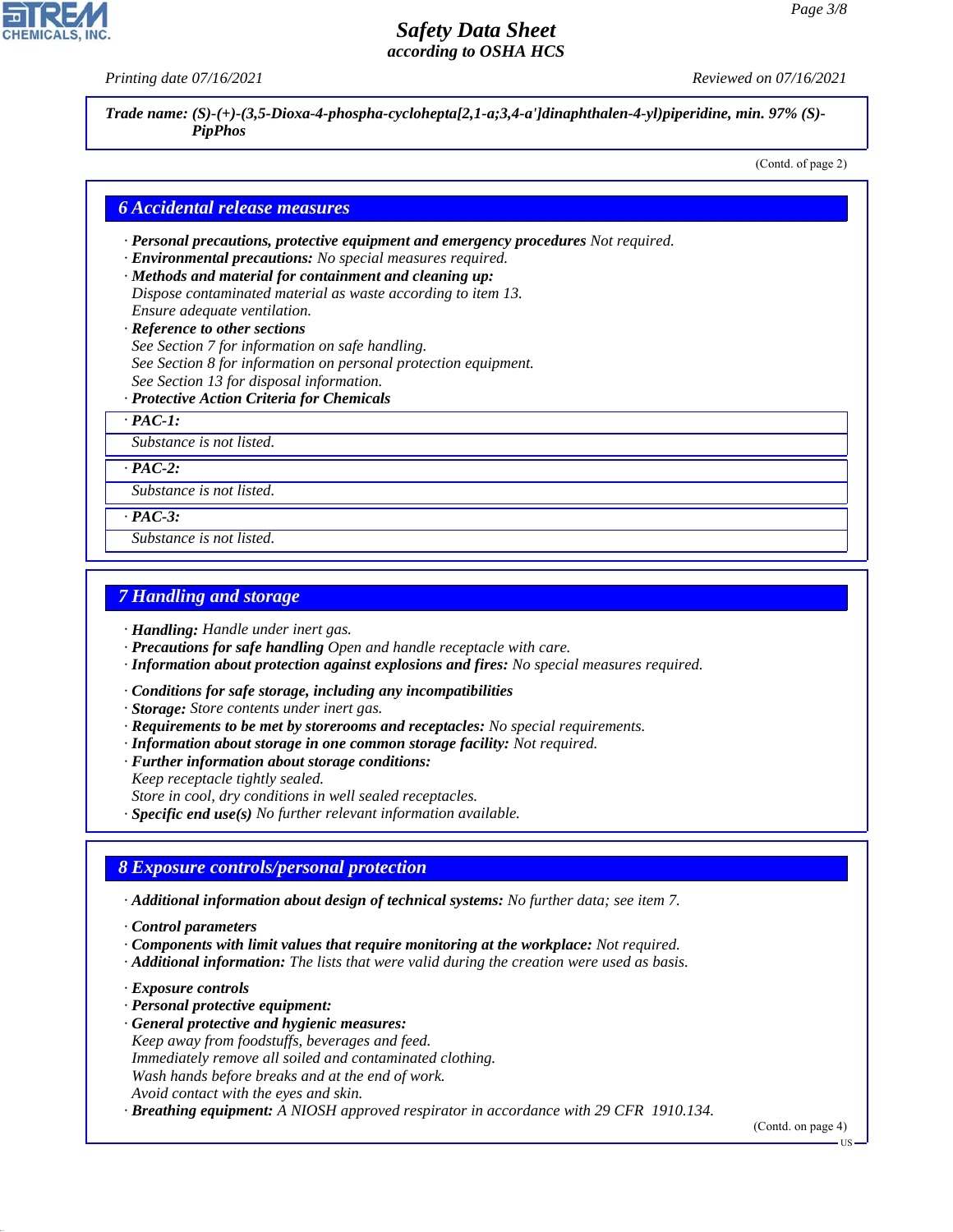**CHEMICALS, INC** 

*Printing date 07/16/2021 Reviewed on 07/16/2021*

*Trade name: (S)-(+)-(3,5-Dioxa-4-phospha-cyclohepta[2,1-a;3,4-a']dinaphthalen-4-yl)piperidine, min. 97% (S)- PipPhos*

(Contd. of page 3)

#### *· Protection of hands:*



\_S*Protective gloves*

*The glove material has to be impermeable and resistant to the product/ the substance/ the preparation. Due to missing tests no recommendation to the glove material can be given for the product/ the preparation/ the chemical mixture.*

*Selection of the glove material on consideration of the penetration times, rates of diffusion and the degradation · Material of gloves*

*The selection of the suitable gloves does not only depend on the material, but also on further marks of quality and varies from manufacturer to manufacturer.*

#### *· Penetration time of glove material*

*The exact break through time has to be found out by the manufacturer of the protective gloves and has to be observed.*





44.1.1

\_R*Tightly sealed goggles*

| 9 Physical and chemical properties                      |                                               |  |
|---------------------------------------------------------|-----------------------------------------------|--|
| · Information on basic physical and chemical properties |                                               |  |
| <b>General Information</b>                              |                                               |  |
| $\cdot$ Appearance:                                     |                                               |  |
| Form:                                                   | Powder                                        |  |
| Color:                                                  | White                                         |  |
| $\cdot$ Odor:                                           | undistinguishable                             |  |
| · Odor threshold:                                       | Not determined.                               |  |
| $\cdot$ pH-value:                                       | Not applicable.                               |  |
| · Change in condition                                   |                                               |  |
| <b>Melting point/Melting range:</b>                     | Undetermined.                                 |  |
| <b>Boiling point/Boiling range:</b>                     | Undetermined.                                 |  |
| · Flash point:                                          | Not applicable.                               |  |
| · Flammability (solid, gaseous):                        | Not determined.                               |  |
| · Ignition temperature:                                 |                                               |  |
| Decomposition temperature:                              | Not determined.                               |  |
| $\cdot$ Auto igniting:                                  | Not determined.                               |  |
| · Danger of explosion:                                  | Product does not present an explosion hazard. |  |
| · Explosion limits:                                     |                                               |  |
| Lower:                                                  | Not determined.                               |  |
| Upper:                                                  | Not determined.                               |  |
| $\cdot$ Vapor pressure:                                 | Not applicable.                               |  |
| $\cdot$ Density:                                        | Not determined.                               |  |
|                                                         | (Contd. on page 5)                            |  |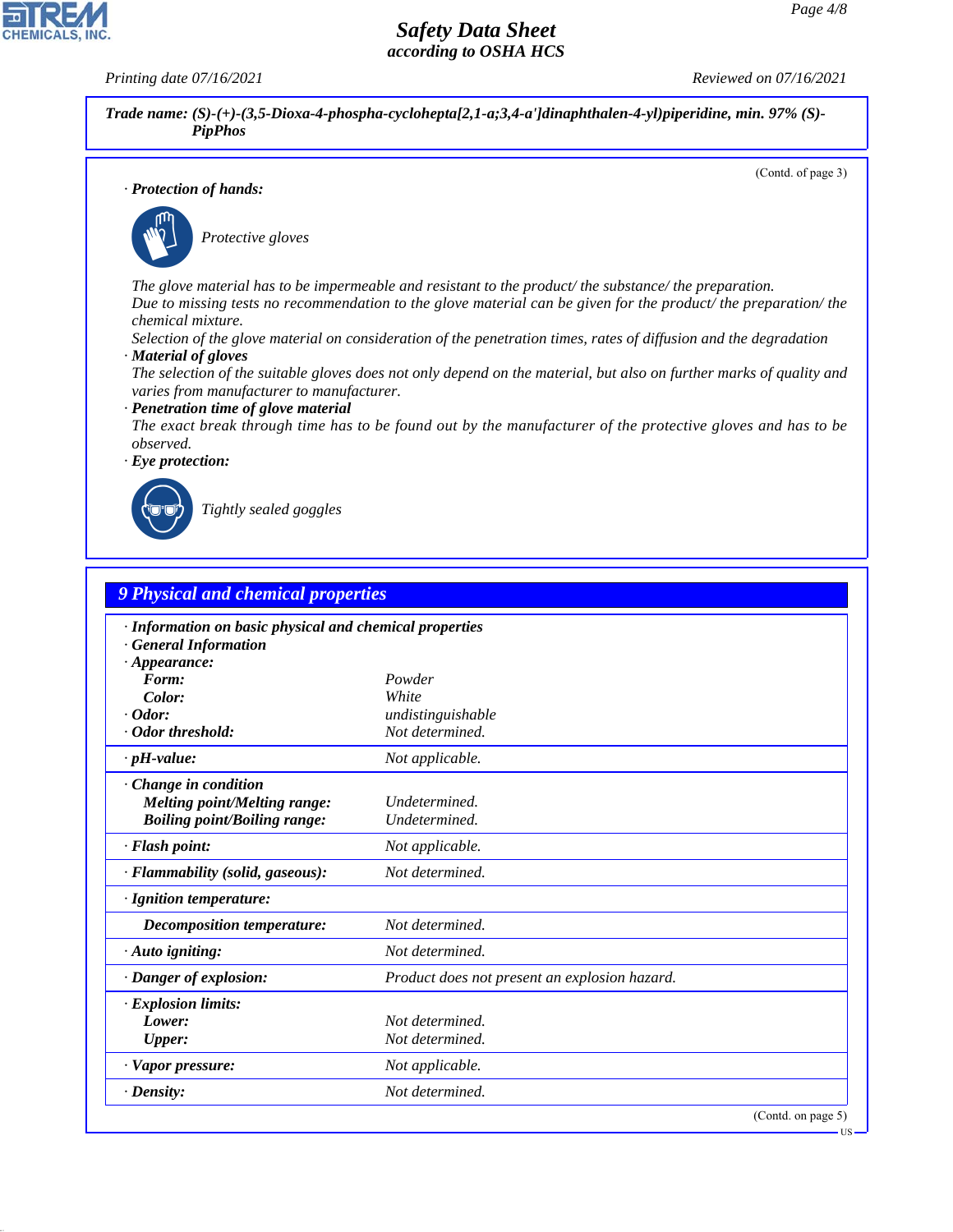*Printing date 07/16/2021 Reviewed on 07/16/2021*

*Trade name: (S)-(+)-(3,5-Dioxa-4-phospha-cyclohepta[2,1-a;3,4-a']dinaphthalen-4-yl)piperidine, min. 97% (S)- PipPhos*

|                                                            |                                            | (Contd. of page 4) |
|------------------------------------------------------------|--------------------------------------------|--------------------|
| · Relative density                                         | Not determined.                            |                    |
| · Vapor density                                            | Not applicable.                            |                    |
| $\cdot$ Evaporation rate                                   | Not applicable.                            |                    |
| $\cdot$ Solubility in / Miscibility with                   |                                            |                    |
| Water:                                                     | <i>Insoluble.</i>                          |                    |
| · Partition coefficient (n-octanol/water): Not determined. |                                            |                    |
| · Viscosity:                                               |                                            |                    |
| Dynamic:                                                   | Not applicable.                            |                    |
| Kinematic:                                                 | Not applicable.                            |                    |
| · Solvent content:                                         |                                            |                    |
| Organic solvents:                                          | $0.0\%$                                    |                    |
| <b>VOC</b> content:                                        | 0.0 g/l / 0.00 lb/gl                       |                    |
| Solids content:                                            | $100.0\%$                                  |                    |
| $\cdot$ Other information                                  | No further relevant information available. |                    |

## *10 Stability and reactivity*

- *· Reactivity No further relevant information available.*
- *· Chemical stability*
- *· Thermal decomposition / conditions to be avoided: No decomposition if used according to specifications.*
- *· Possibility of hazardous reactions No dangerous reactions known.*
- *· Conditions to avoid No further relevant information available.*
- *· Incompatible materials: No further relevant information available.*
- *· Hazardous decomposition products: No dangerous decomposition products known.*

## *11 Toxicological information*

- *· Information on toxicological effects*
- *· Acute toxicity:*
- *· Primary irritant effect:*
- *· on the skin: Irritant to skin and mucous membranes.*
- *· on the eye: Irritating effect.*
- *· Sensitization: No sensitizing effects known.*
- *· Additional toxicological information:*
- *· Carcinogenic categories*

*· IARC (International Agency for Research on Cancer)*

*Substance is not listed.*

*· NTP (National Toxicology Program)*

*Substance is not listed.*

*· OSHA-Ca (Occupational Safety & Health Administration)*

*Substance is not listed.*

44.1.1

(Contd. on page 6)

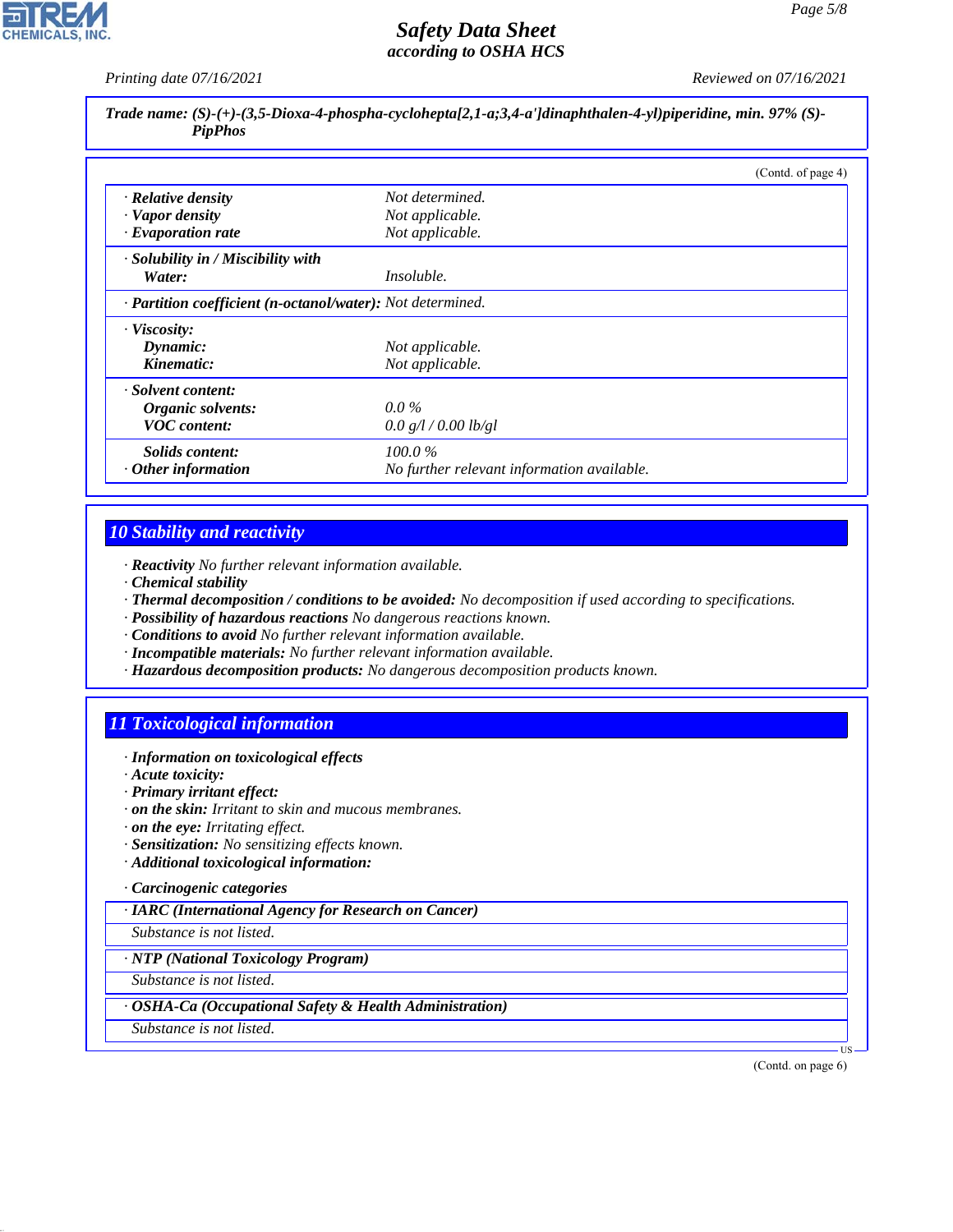**CHEMICALS, INC** 

*Printing date 07/16/2021 Reviewed on 07/16/2021*

*Trade name: (S)-(+)-(3,5-Dioxa-4-phospha-cyclohepta[2,1-a;3,4-a']dinaphthalen-4-yl)piperidine, min. 97% (S)- PipPhos*

(Contd. of page 5)

### *12 Ecological information*

- *· Toxicity*
- *· Aquatic toxicity: No further relevant information available.*
- *· Persistence and degradability No further relevant information available.*
- *· Behavior in environmental systems:*
- *· Bioaccumulative potential No further relevant information available.*
- *· Mobility in soil No further relevant information available.*
- *· Additional ecological information:*
- *· General notes: Not known to be hazardous to water.*
- *· Results of PBT and vPvB assessment*
- *· PBT: Not applicable.*
- *· vPvB: Not applicable.*
- *· Other adverse effects No further relevant information available.*

## *13 Disposal considerations*

*· Waste treatment methods*

*· Recommendation:*

44.1.1

*Must not be disposed of together with household garbage. Do not allow product to reach sewage system.*

- *· Uncleaned packagings:*
- *· Recommendation: Disposal must be made according to official regulations.*

| <b>14 Transport information</b>                                                     |                 |
|-------------------------------------------------------------------------------------|-----------------|
| · UN-Number<br>· DOT, ADN, IMDG, IATA                                               | not regulated   |
| · UN proper shipping name<br>· DOT, ADN, IMDG, IATA                                 | not regulated   |
| $\cdot$ Transport hazard class(es)                                                  |                 |
| · DOT, ADN, IMDG, IATA<br>· Class                                                   | not regulated   |
| · Packing group<br>· DOT, IMDG, IATA                                                | not regulated   |
| · Environmental hazards:<br>· Marine pollutant:                                     | N <sub>O</sub>  |
| · Special precautions for user                                                      | Not applicable. |
| · Transport in bulk according to Annex II of<br><b>MARPOL73/78 and the IBC Code</b> | Not applicable. |
| · UN "Model Regulation":                                                            | not regulated   |

(Contd. on page 7)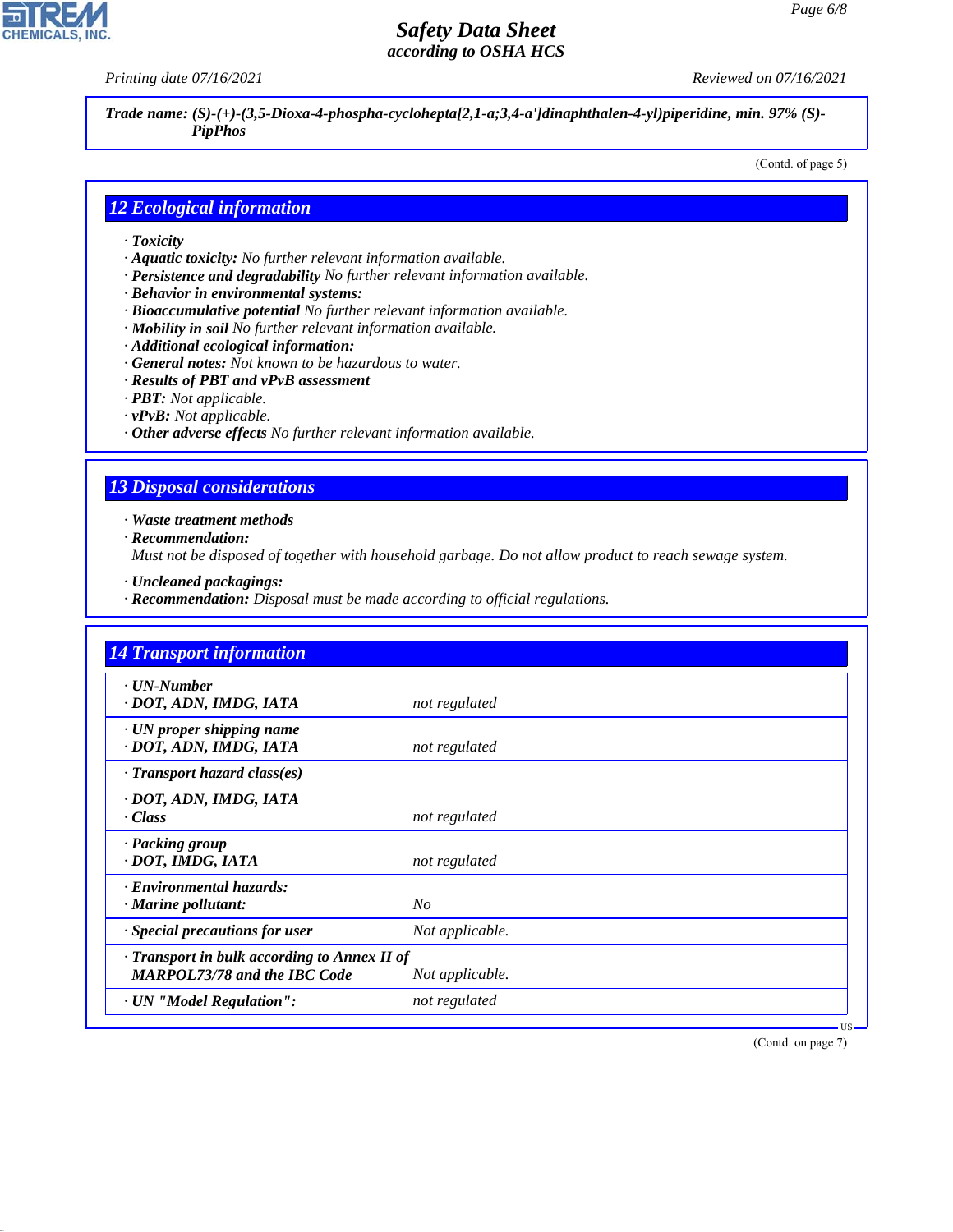**CHEMICALS** 

*Printing date 07/16/2021 Reviewed on 07/16/2021*

*Trade name: (S)-(+)-(3,5-Dioxa-4-phospha-cyclohepta[2,1-a;3,4-a']dinaphthalen-4-yl)piperidine, min. 97% (S)- PipPhos*

(Contd. of page 6)

## *15 Regulatory information*

*· Safety, health and environmental regulations/legislation specific for the substance or mixture · Sara*

*· Section 355 (extremely hazardous substances):*

*Substance is not listed.*

*· Section 313 (Specific toxic chemical listings):*

*Substance is not listed.*

*· TSCA (Toxic Substances Control Act):*

*Substance is not listed.*

*· Proposition 65*

*· Chemicals known to cause cancer:*

*Substance is not listed.*

*· Chemicals known to cause reproductive toxicity for females:*

*Substance is not listed.*

*Substance is not listed.*

*· Chemicals known to cause reproductive toxicity for males:*

*· Chemicals known to cause developmental toxicity:*

*Substance is not listed.*

*· Carcinogenic categories*

*· EPA (Environmental Protection Agency)*

*Substance is not listed.*

*· TLV (Threshold Limit Value established by ACGIH)*

*Substance is not listed.*

*· NIOSH-Ca (National Institute for Occupational Safety and Health)*

*Substance is not listed.*

#### *· GHS label elements*

*The substance is classified and labeled according to the Globally Harmonized System (GHS).*

*· Hazard pictograms*



44.1.1

*· Signal word Warning*

*· Hazard-determining components of labeling: (S)-(+)-(3,5-Dioxa-4-phospha-cyclohepta[2,1-a;3,4-a']dinaphthalen-4-yl)piperidine, min. 97% (S)-PipPhos · Hazard statements H315 Causes skin irritation. H319 Causes serious eye irritation. H335 May cause respiratory irritation. · Precautionary statements P231 Handle under inert gas. P222 Do not allow contact with air.*